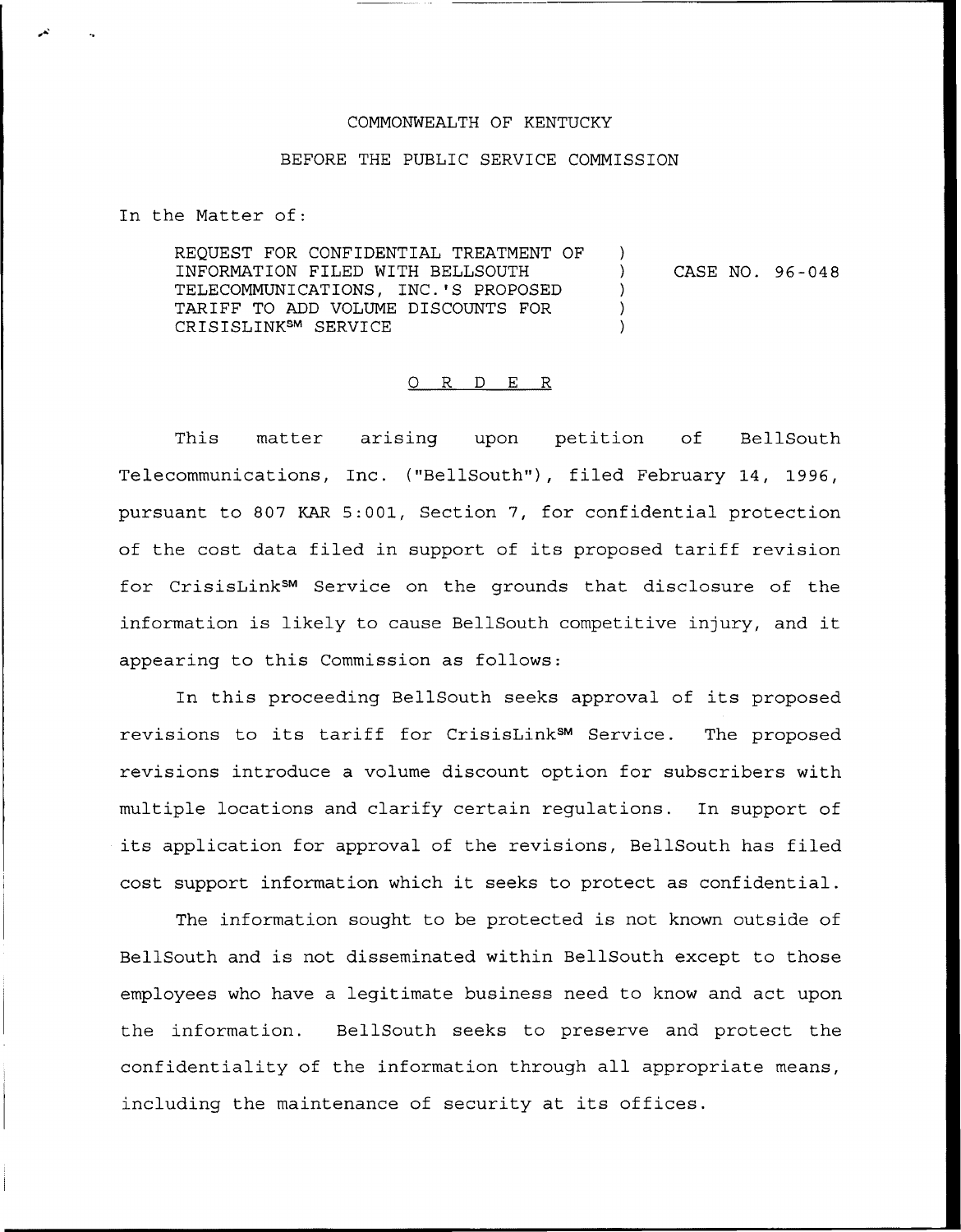KRS 61.872(1) requires information filed with the Commission to be available for public inspection unless specifically exempted by statute. Exemptions from this requirement are provided in KRS 61.878(1). That subsection of the statute exempts several categories of information. One category exempted in paragraph (c) 1 of that subsection is commercial information confidentially disclosed to the Commission which if made public would permit an unfair commercial advantage to competitors of the party from whom the information was obtained. To qualify for the exemption, the party claiming confidentiality must demonstrate actual competition and <sup>a</sup> likelihood of substantial competitive injury if the information is disclosed. Competitive injury occurs when disclosure of the information gives competitors an unfair business advantage.

BellSouth's competitors for this service are providers of single number service, including interexchange carriers and other vendors. Disclosure of the information would enable competitors to determine BellSouth's cost and contribution from the service which they could use in marketing their competing service to the detriment of BellSouth. Therefore, disclosure of the information is likely to cause BellSouth competitive injury, and the information should be protected as confidential.

BellSouth also maintains that the cost information should be protected because it contains vendor-specific pricing negotiated by BellSouth and protected by non-disclosure agreements. Since it has been determined that the information is entitled to protection

 $-2-$